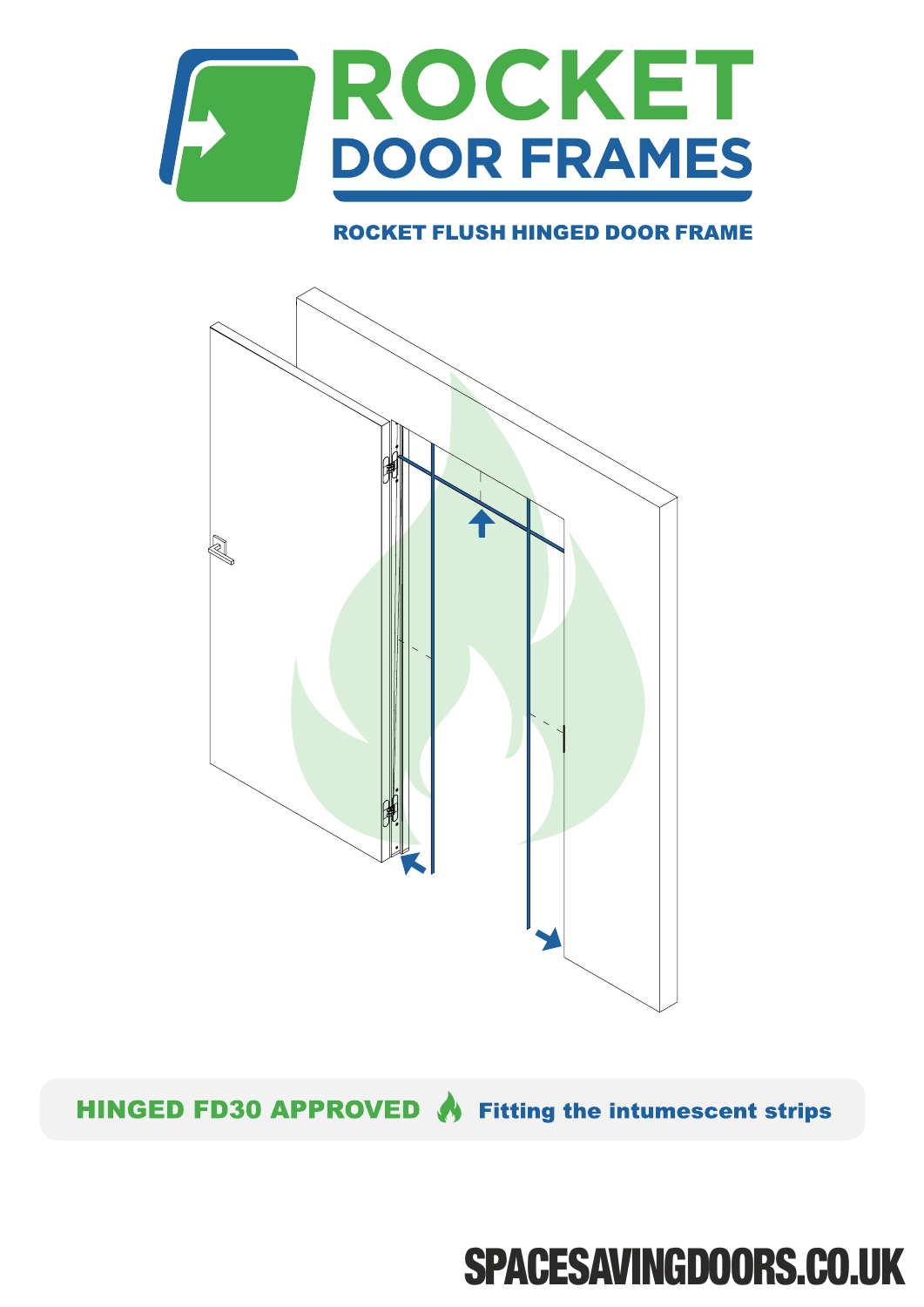

It is imperative you follow these instructions on fitting the intumescent strips exactly for your frame to meet the approval guidelines for a 30 minute fire door system. So please pay careful attention. Rocket door frames must be fitted with approved 44mm thick FD30 30 minute Fire Doors and the enclosed intumescent strips to comply with Fire Regulations.

## TOOLS REQUIRED



## EACH KIT CONTAINS



INTUMESCENT STRIPS ODICE FLEXODICE SA



INTUMESCENT STRIPS ODICE FLEXODICE SA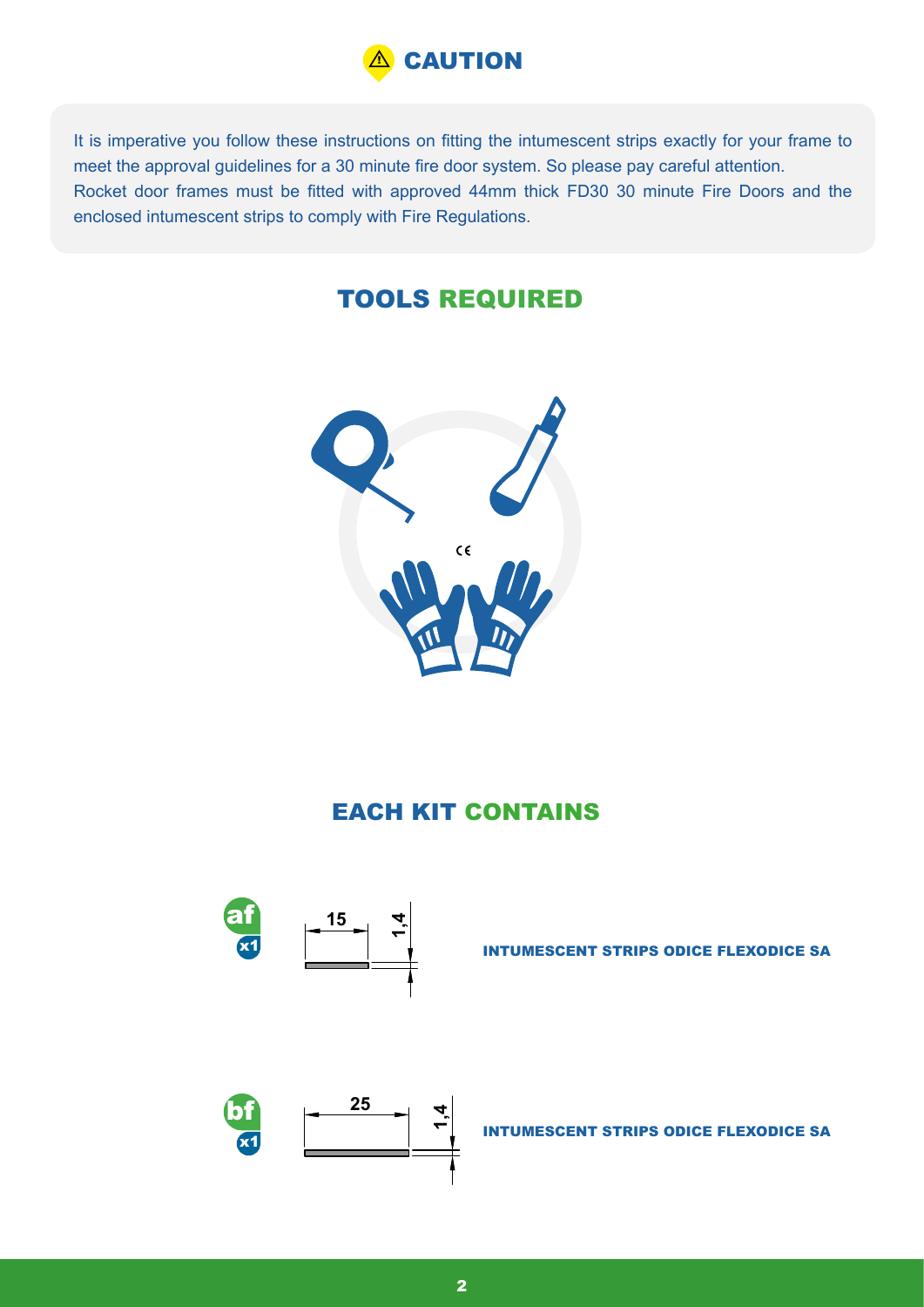



**To convert the frame into an approved 30 minute fire door system you need to add intumescent strips as shown. Two different sizes are required 15 mm and 25 mm.**

**On this page you can see where to attach the 15 mm strip, see page 4 for the 25 mm strip. Ensure it is well attached all the way around the frame as shown.**